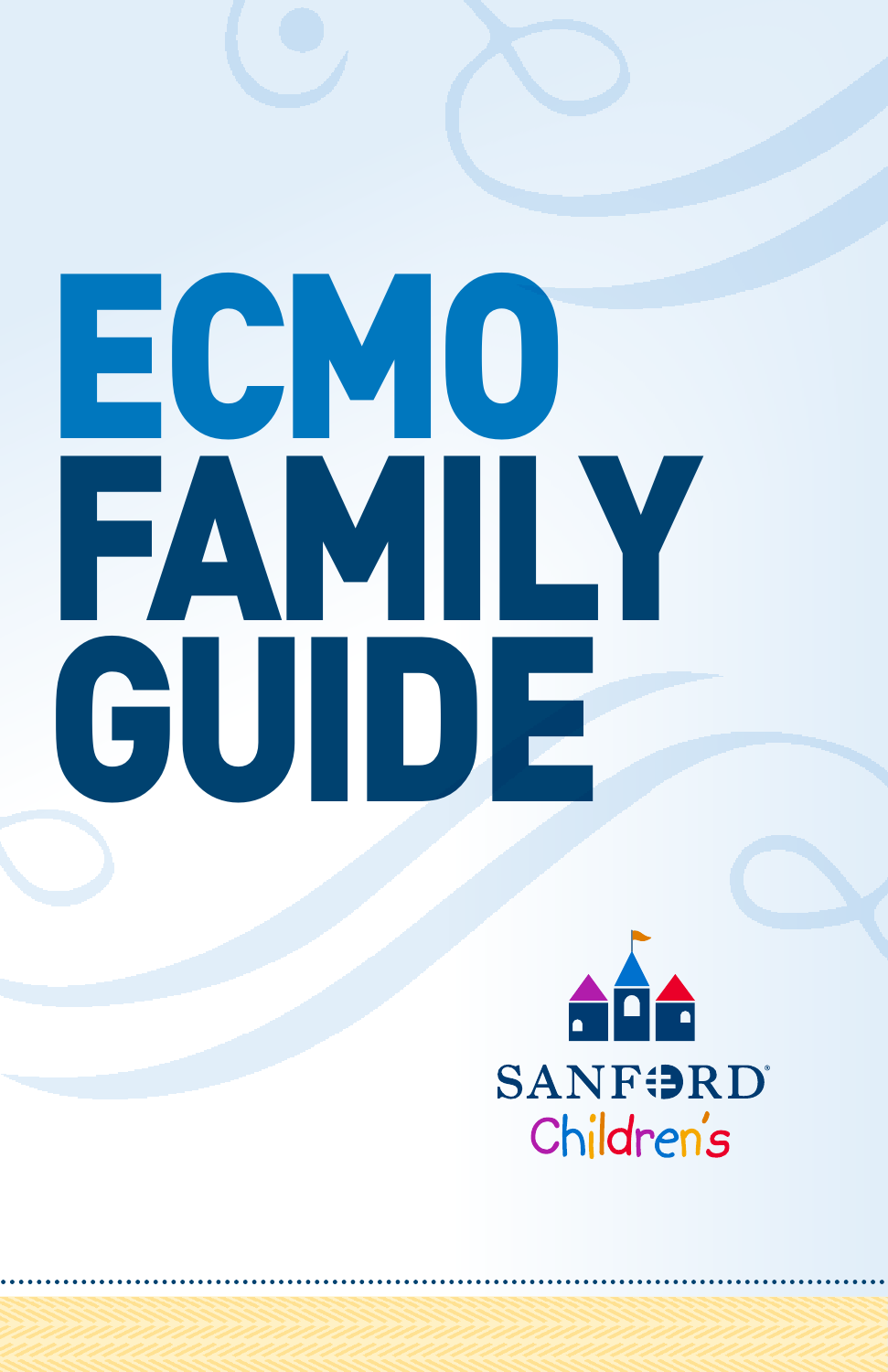

Welcome to the Children's Hospital PICU (Pediatric Intensive Care Unit). We consider it a privilege to care for your child and your family.

This book was created to give you the needed information about ECMO (ExtraCorporeal Membrane Oxygenation) and how it can help your child. We know this can be a very hard time. Our team is here to care for your child and support your family. If you have any questions or concerns, please feel free to ask your child's healthcare team.

Sanford Children's Hospital PICU and ECMO staff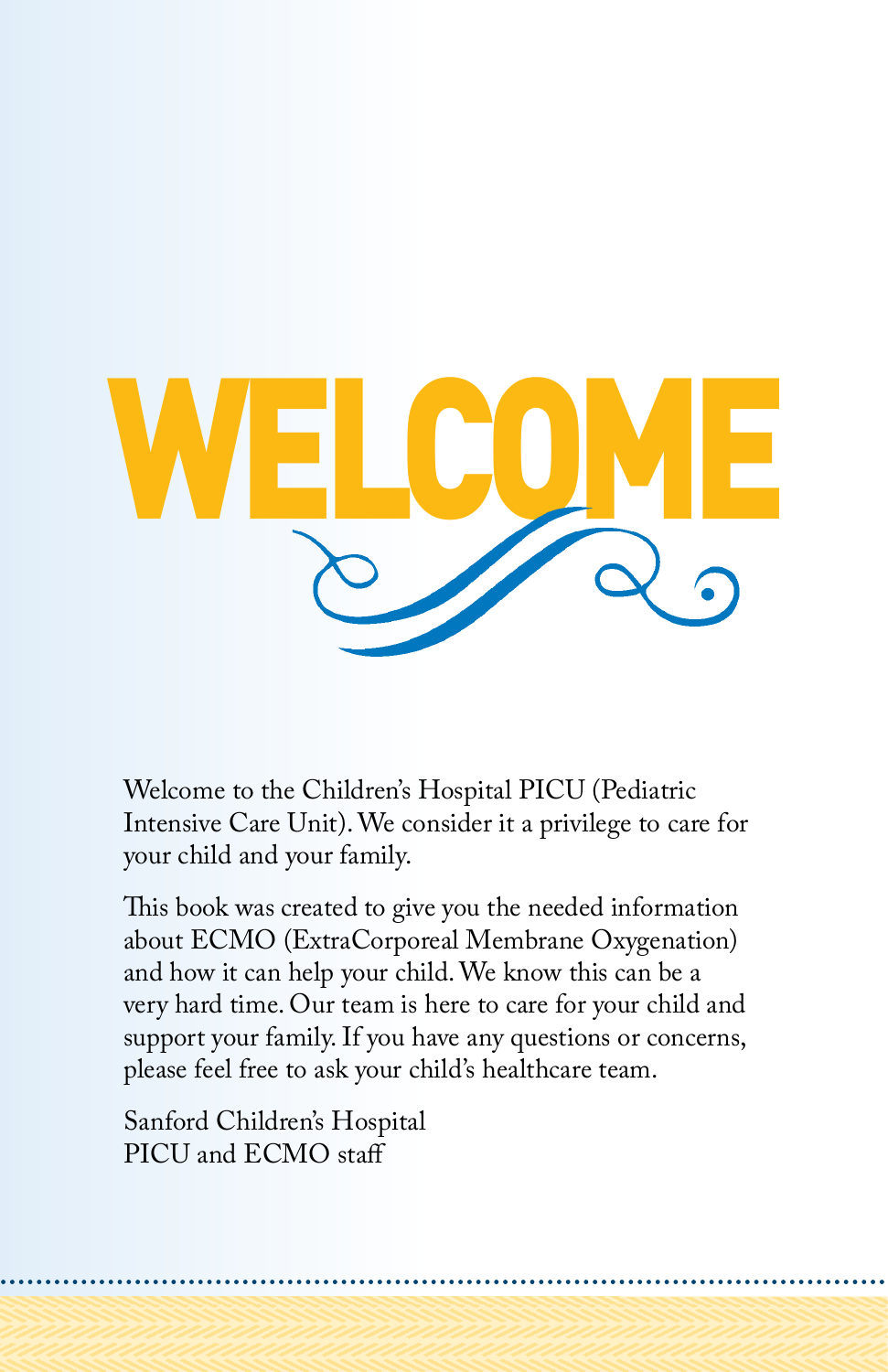# What is ECMO?

ECMO (ExtraCorporeal Membrane Oxygenation) is a procedure which helps an injured or sick heart or lungs to get rest and heal. This is done by using a heart-lung machine for patients. Our nurses and ECMO staff are trained specialists who will care for your child. They will be at your child's bedside at all times while your child is on ECMO. This procedure has been done since 1971.

When **lungs** are sick/injured, they are **not** able to:

- Push oxygen to the rest of the body.
- Get rid of the waste product carbon dioxide that stays in the body.

When the **heart** is sick/injured, it may **not** be able to:

• Push blood to the rest of the body.

#### **The ECMO Machine**

- Works as a:
	- Heart (pump)
	- Lung (gives oxygen)
- Allows the heart and lungs to rest by:
	- Doing the work of pumping the blood.
	- Pushing oxygen to the rest of the body.

. . . . . . . . . . . . . . .

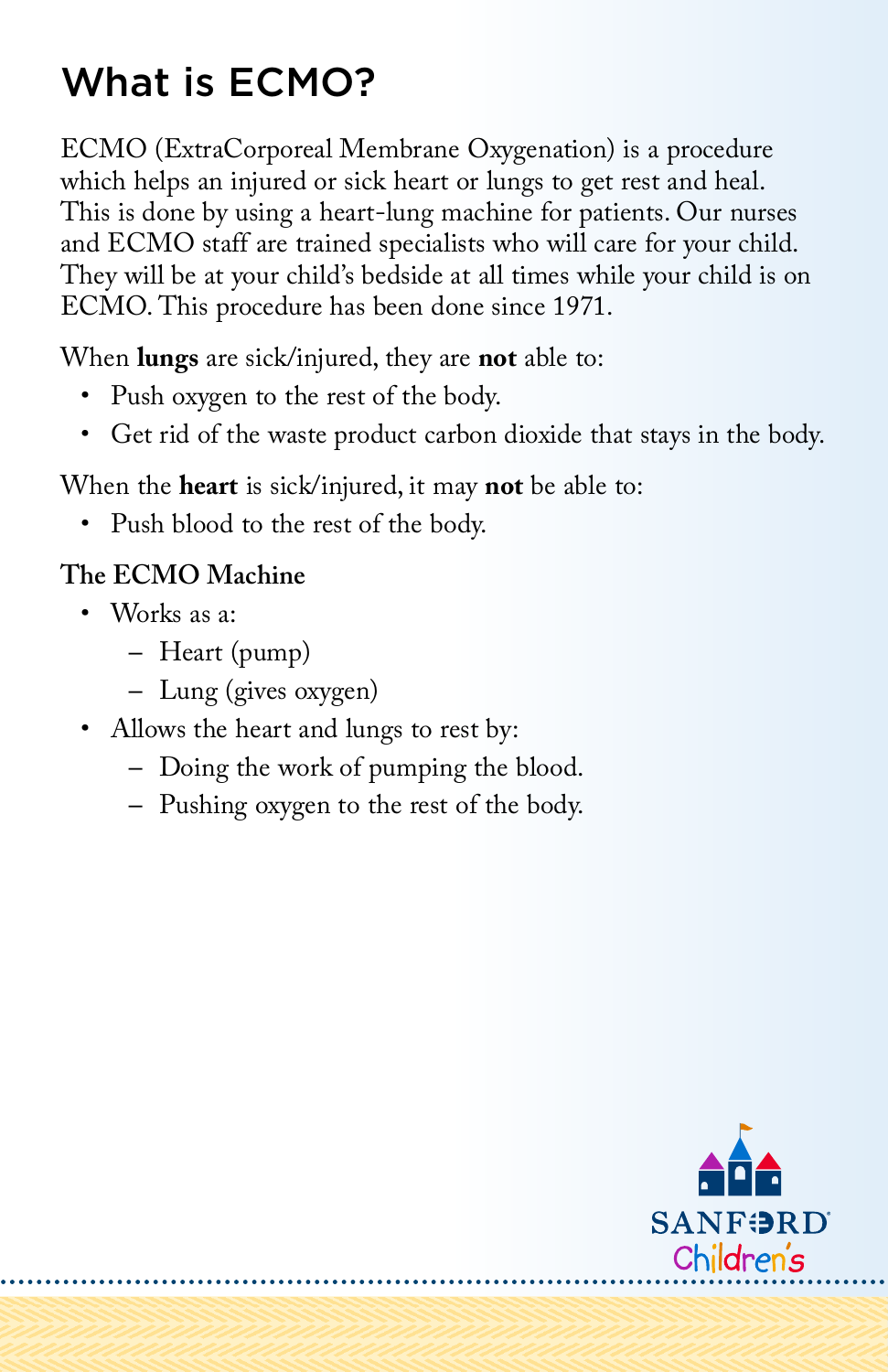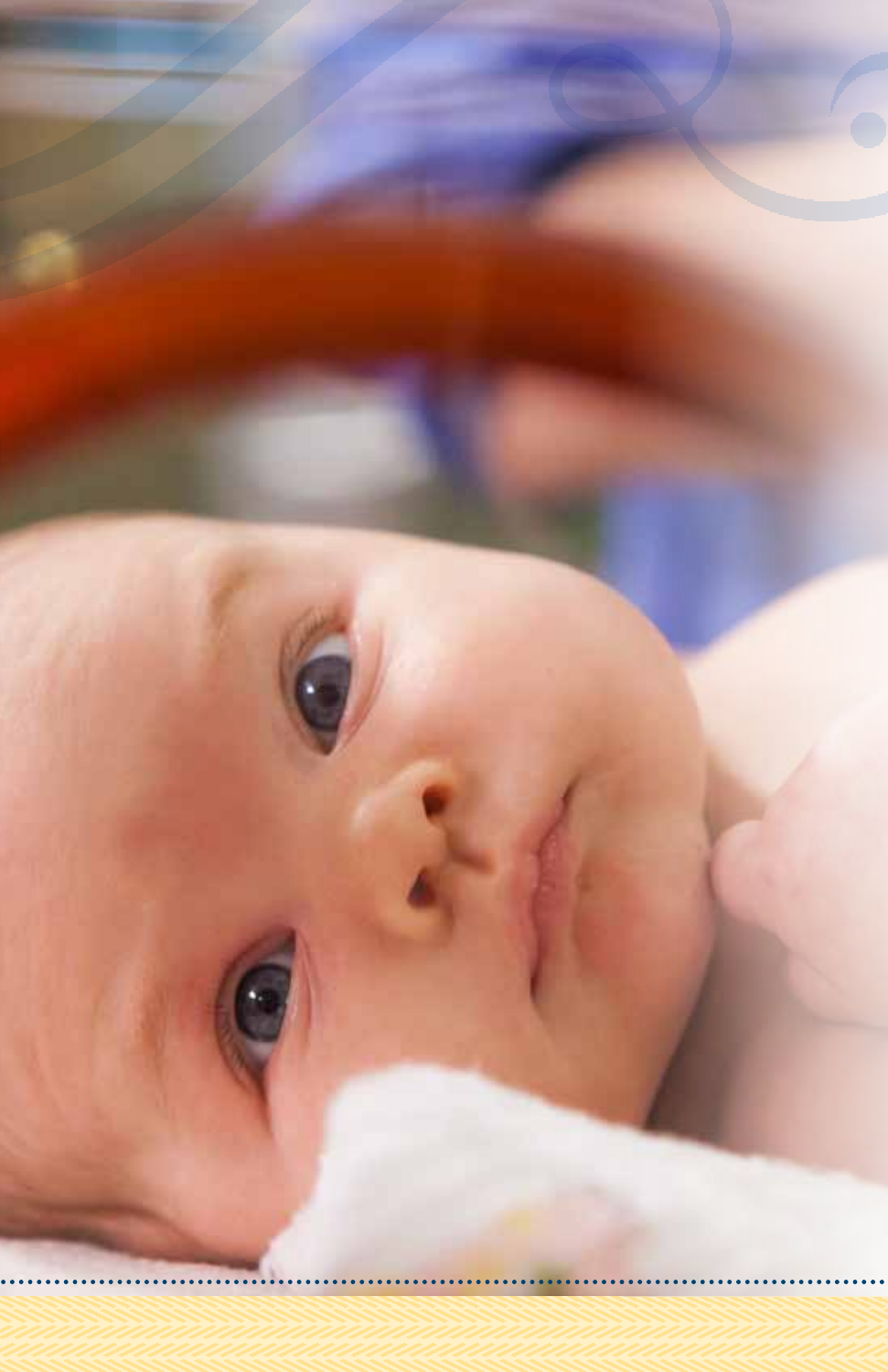## How does ECMO Work?

It does the work of the normal function of the heart and lungs. It does this by pumping a steady amount of blood through the heart-lung machine each minute. This is called an ECMO flow rate.

- Pumping blood out of the body through a large tube.
	- This blood will look very dark because there is very little oxygen in it.
- Oxygen is added to the blood when it is pushed through the heart-lung machine.

– Carbon dioxide is taken out as the oxygen is pushed in.

- The blood is warmed and then pumped back in.
	- The blood is now bright red because there is oxygen in it.

#### **Other things you may see**

- Extra tubing that has special openings. These openings are called ports. They are used for:
	- Pulling blood out for testing

. . . . . . . . . .

- Giving medications
- Safety features
	- Pump regulator
	- Blood gas monitor

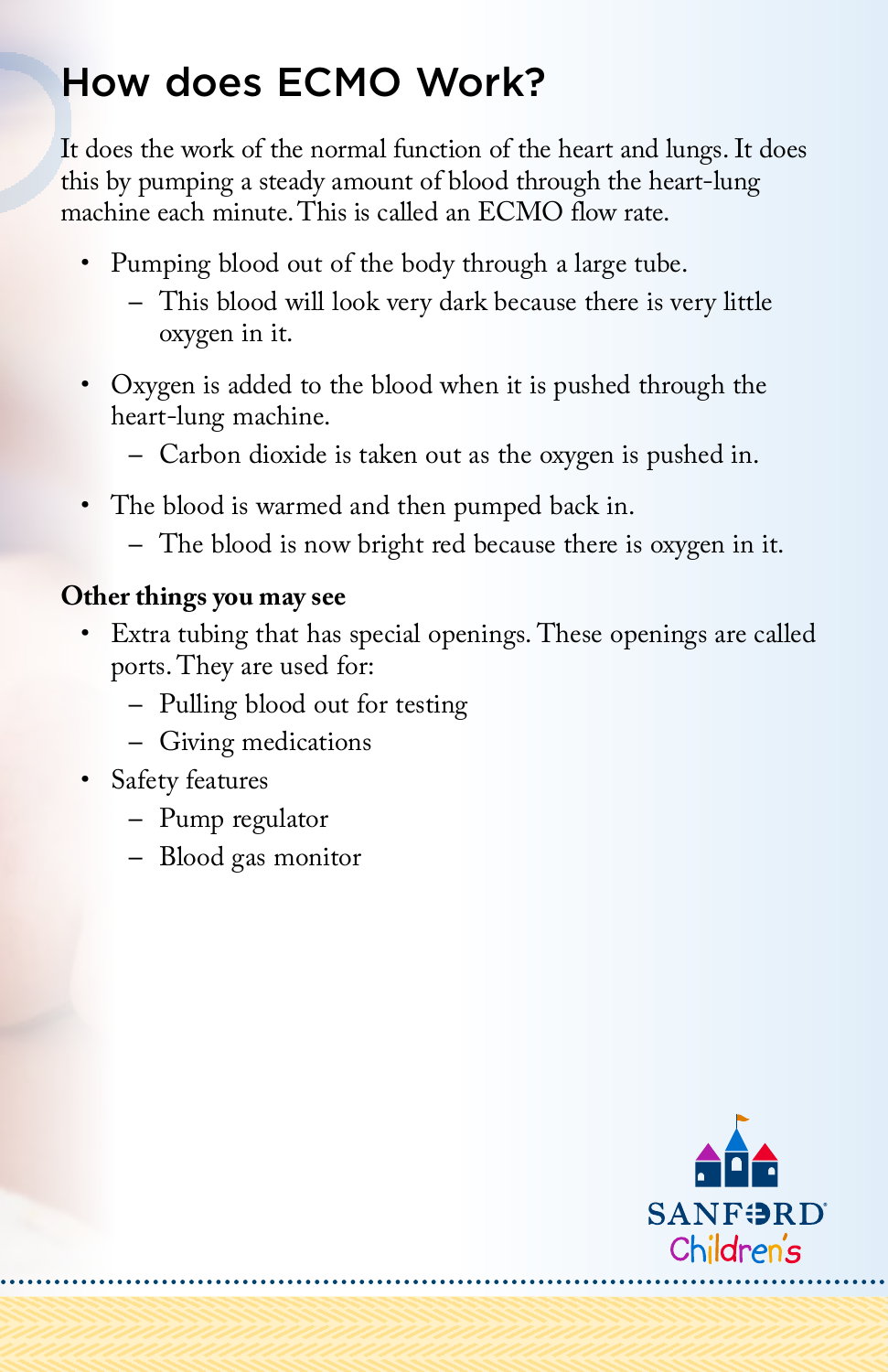## Who needs ECMO?

- Children who have heart and/or lung problems which have not improved with other treatments. These treatments may be:
	- A ventilator breathing machine
	- Large amounts of heart medications
- Children who may have one or more of these problems
	- Meconium Aspiration Syndrome a baby inhales meconium (a baby's first stool) into their lungs.
	- Sepsis an infection anywhere in the body or blood.
	- Respiratory Distress Syndrome severe trouble with breathing
	- Persistent Pulmonary Hypertension high pressures between the heart and lungs.
	- Pneumonia infection of the lung
	- Congenital Diaphragmatic Hernia a part of the stomach/ intestines go through an opening in the diaphragm.
	- A life threatening heart condition

## Types of ECMO

- VA ECMO (Veno-arterial)
	- Supports the heart and lungs
	- One cannula (plastic tube) is put in a large vein
	- One cannula is put in a large artery
- VV ECMO (Veno-venous)
	- Supports the lungs
		- It can also help the heart
	- One large cannula is put in a large vein
		- Two cannulas are put into two different large veins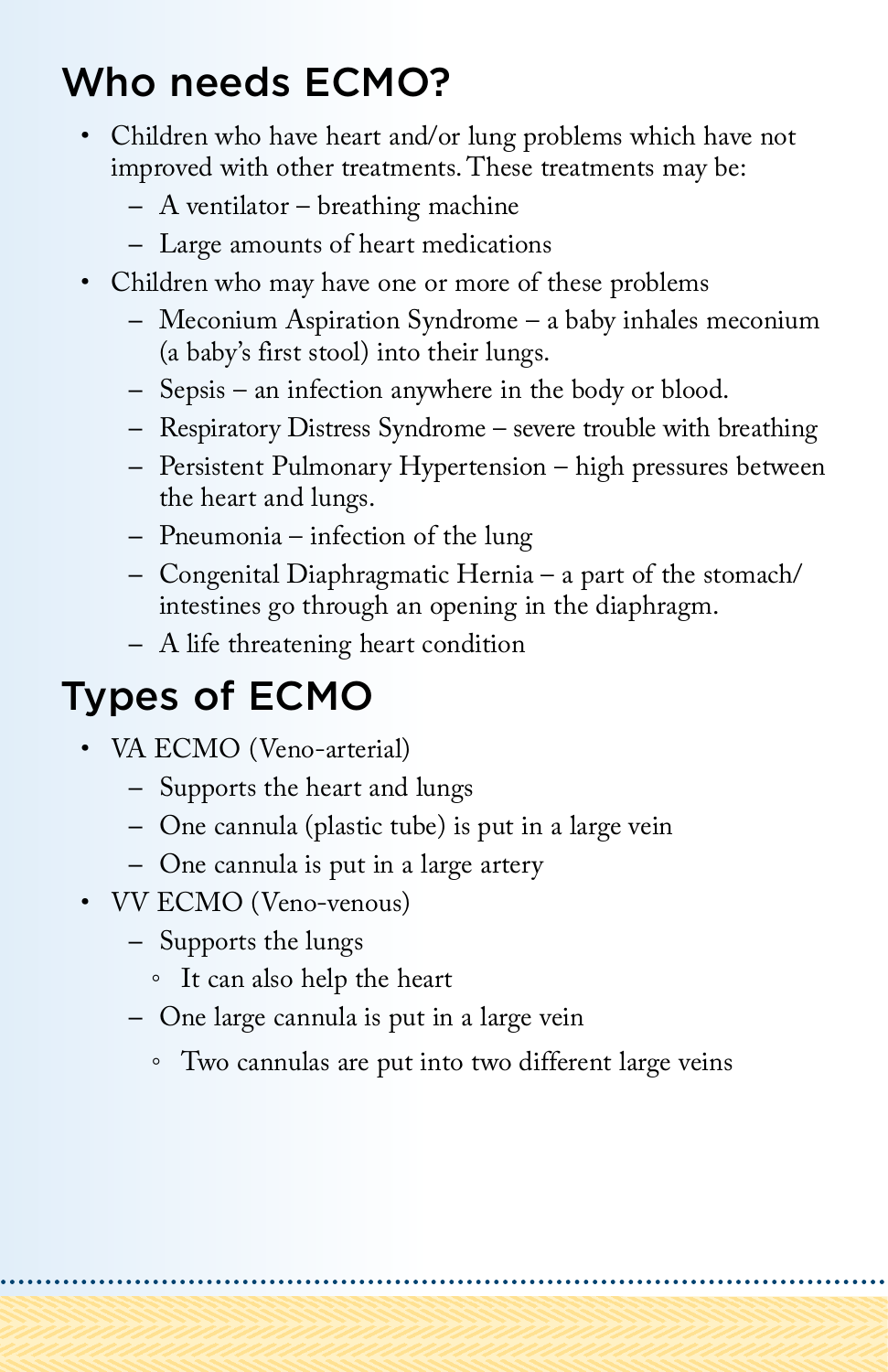# How is my child placed on ECMO?

Your child will have a tube(s) inserted either at the bedside or in the operating room. This procedure will be done by a surgeon.

- Your child will be given medicine through their IV to:
	- Keep them from feeling any pain.
	- Help them sleep during the procedure.
	- Keep them from moving during the procedure.
- The area where the tube is put in will be made numb. This will only last a short time. The medicine is called Lidocaine (lid o-kan).
- The tube is put in the blood vessels that will be used.
- The tube is then moved closer to the heart.
- The tube(s) is connected to the ECMO circuit.
- An X-ray will be done. This is to make sure the tube(s) is in the right place.
- A heart ultrasound (ECHO) will be used to make sure the tube is working correctly.

## How does the ECMO circuit work?

- Blood leaves the body through the inserted tube.
- The blood moves through the ECMO tubing to a blood pump.
- The blood is pushed by the pump through an artificial lung (oxygenator).
- The artificial lung:
	- Puts oxygen in the blood.
	- Gets rid of carbon dioxide.
- After passing through the artificial lung, the blood will return to the body through:
	- The same tubing VV ECMO

. . . . . . . . . . . . . . . .

– Another tubing – VA ECMO

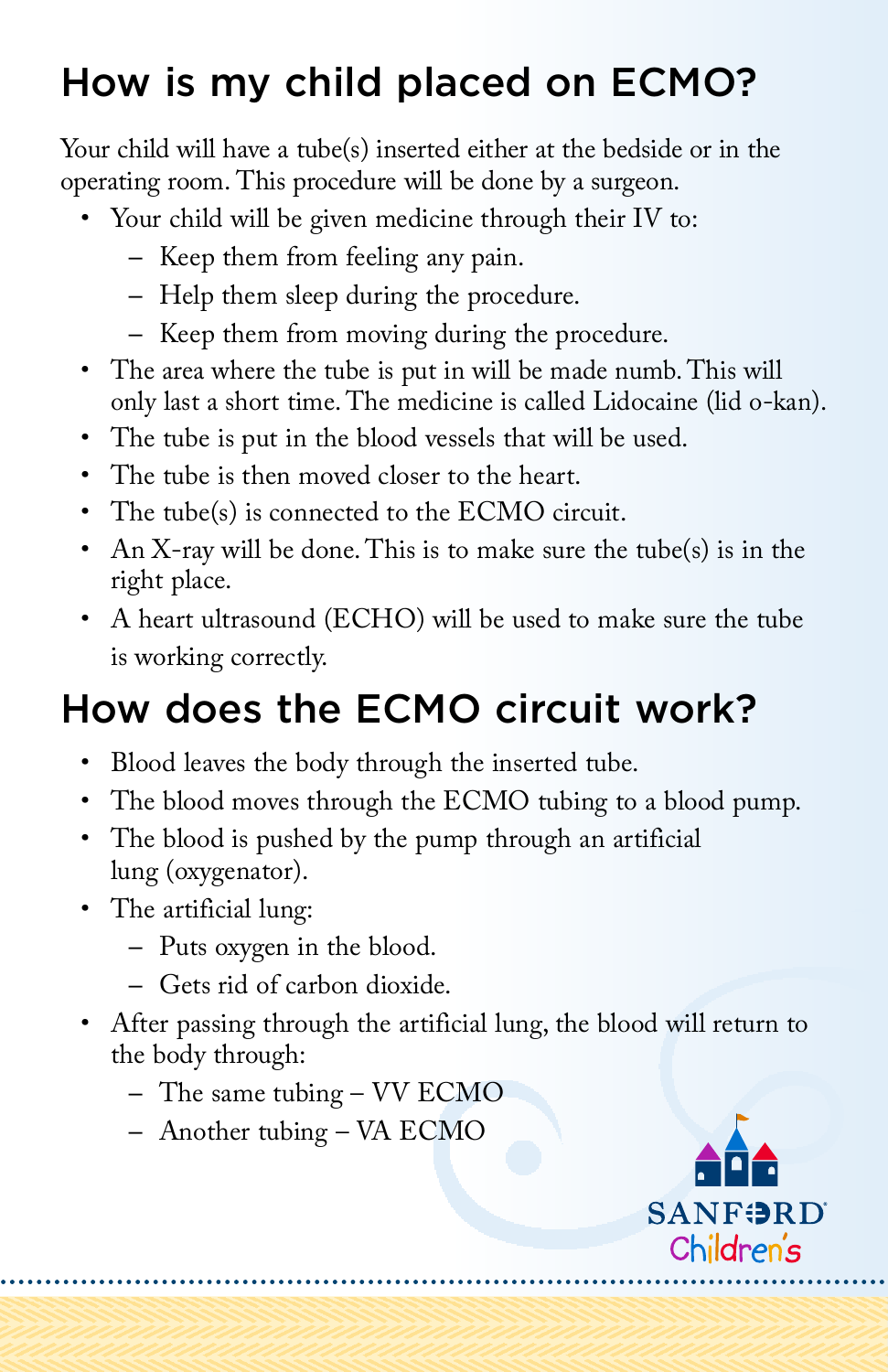## How long will my child need to be on ECMO?

Your child will need to be on ECMO until:

- The heart and/or lungs get better.
- The treatment is **not** working.

This could be a few days or many weeks.

Things that affect the length of time your child is on ECMO could be:

- The type of heart and/or lung disease your child has.
- How much damage there is to the heart and/or lungs before starting ECMO.
- Illnesses and/or complications while your child is on ECMO.

#### **When your child shows signs of getting better**

- The amount of ECMO support will be lowered slowly. This is called weaning.
- Your child will have times of trying to take them off ECMO. This is called "trial off".
	- The ventilator support will be increased to help your child with their breathing while the ECMO support is stopped.
- The ECMO support will be stopped when the lungs and heart have healed enough.
- When the ECMO support is stopped, the surgeon will take out the tube( $s$ ).
- Your child may remain on the ventilator until they are better. How long this is, will depend on your child's illness.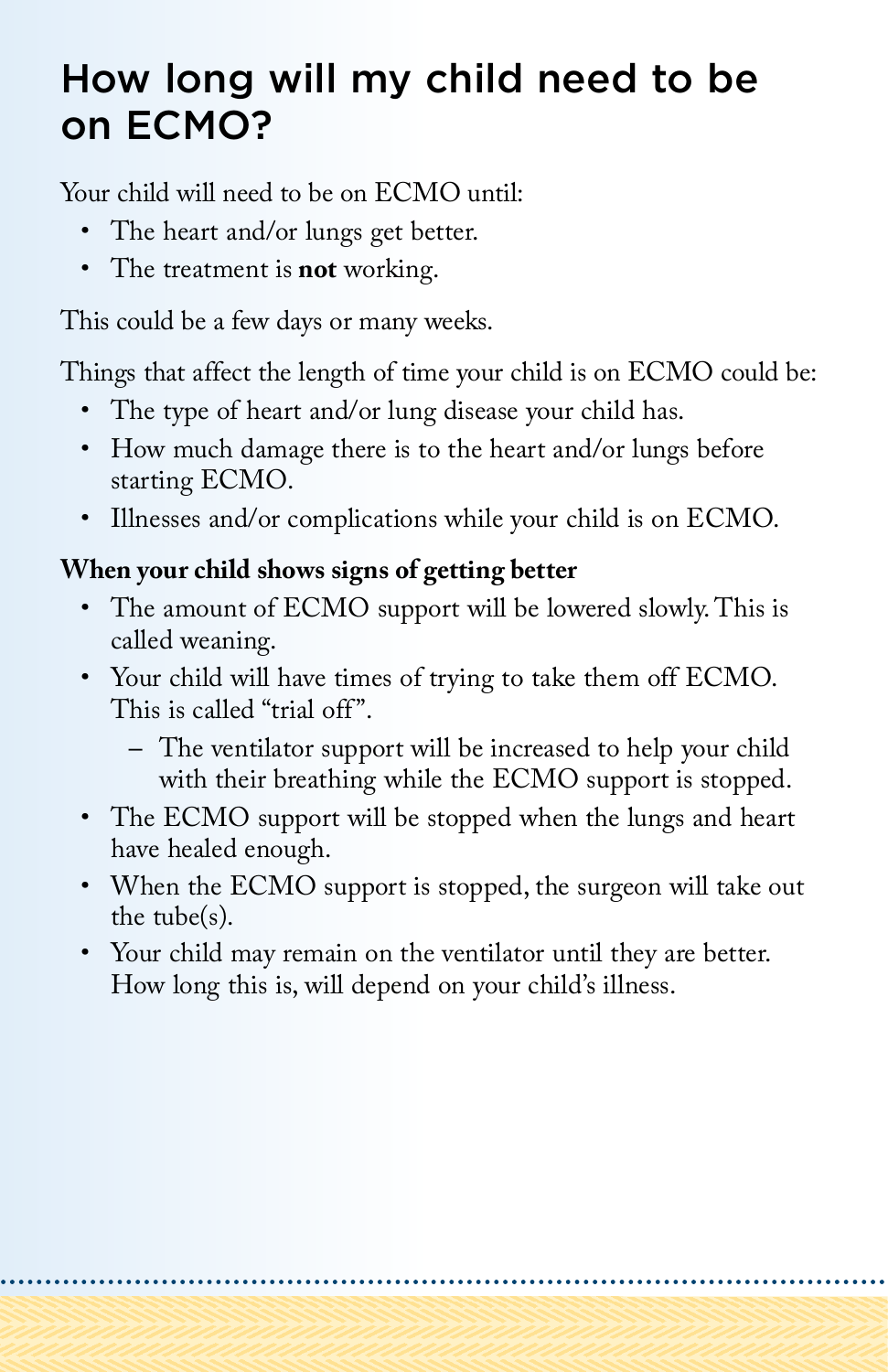# Risks of ECMO

There are risks for your child while on ECMO. Your child's doctor will talk to you about these risks. These risks may include:

- Bleeding
- Blood Clots
- Stroke
- The ECMO machine system may fail.

#### **Bleeding**

Your child will be given a medication called Heparin. This is used to keep the blood from clotting as it moves through the ECMO circuit.

- We will check your child's blood to see how long it takes their blood to clot.
- We will make changes based on the lab results.
- Sometimes bleeding happens even with very close monitoring.
- Bleeding can happen anywhere in the body. The most dangerous is if it happens around the brain. This could cause brain damage.
- If there is too much bleeding, we may need to:
	- Give your child one or more blood transfusions.
	- Take your child to surgery to stop or control the bleeding.
	- Stop the ECMO therapy.

. . . . . . . . . . . . . . . . .

#### **Blood Clots**

Small blood clots can form in the bloodstream (the flow of the blood). These blood clots can cause serious injury. There can be damage to the brain or kidneys.

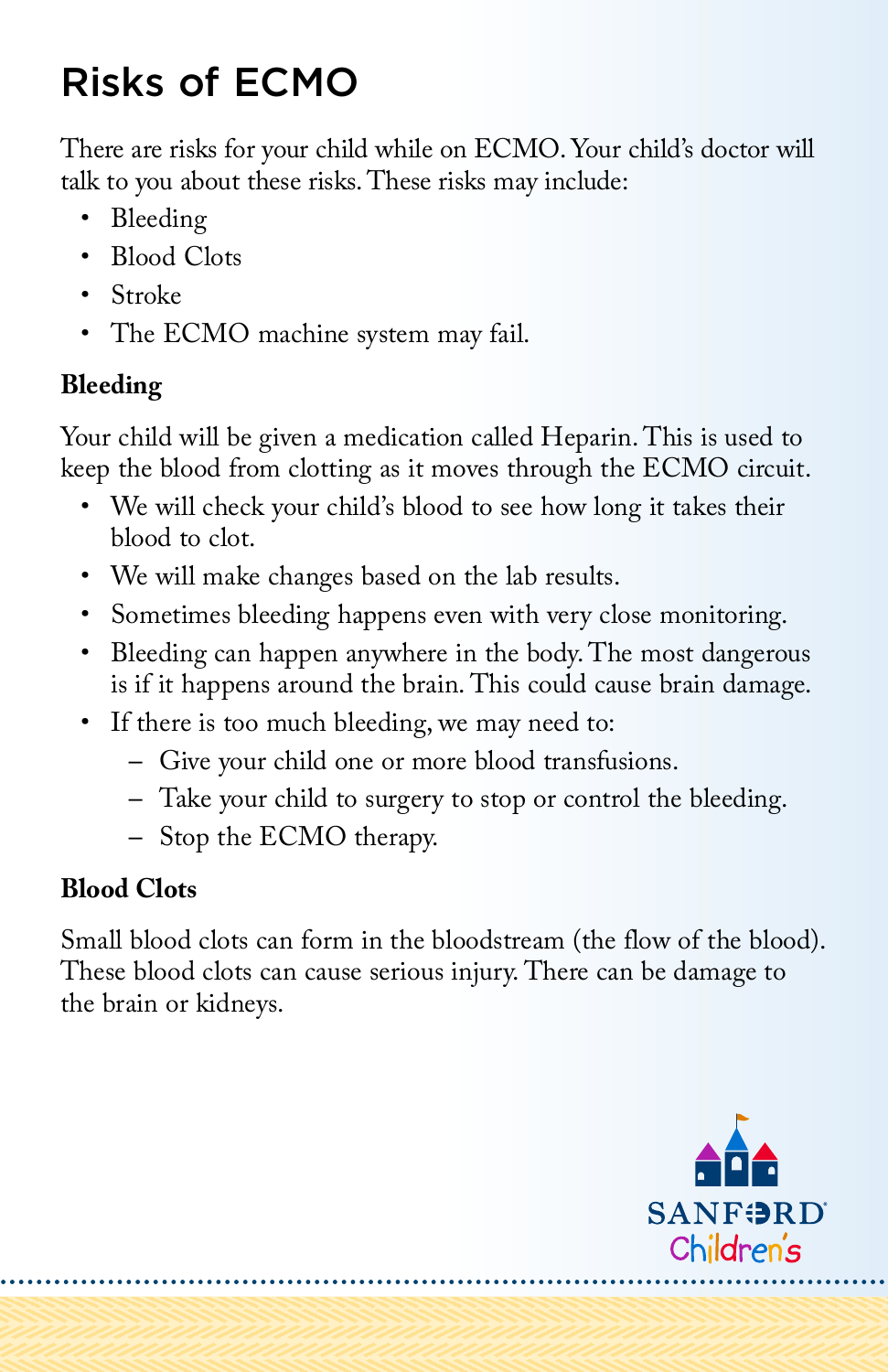#### **Stroke**

A stroke can happen when there is bleeding or blood clots into the brain.

#### **Failure of the ECMO machine**

This is rare. If this should happen, the trained ECMO specialist knows how to respond to this emergency. They are at the bedside at all times and are trained to know what to do.

# Will my child need follow-up care?

Yes. Your child's doctor will talk with you about the plan of care after your child leaves the hospital.

# ECMO team members

#### **Pediatric Intensivist (in-ten si-vist)**

This doctor is trained to take care of children who are critically ill. He/she is in charge of your child's care. This doctor will be your child's primary doctor.

#### **ECMO Specialists**

The ECMO specialist is a specially trained Registered Nurse or Registered Respiratory Therapist who has experience in intensive care. The patient will have an ECMO specialist at the bedside at **all** times. These specially trained nurses and respiratory therapists do:

- The minute-to-minute monitoring of ECMO patients.
- They will manage the ECMO equipment.

#### **Critical Care Nurses**

The ICU nurses manage and care for very sick patients. Nurses will give your child care and comfort. They will often be your main source of information.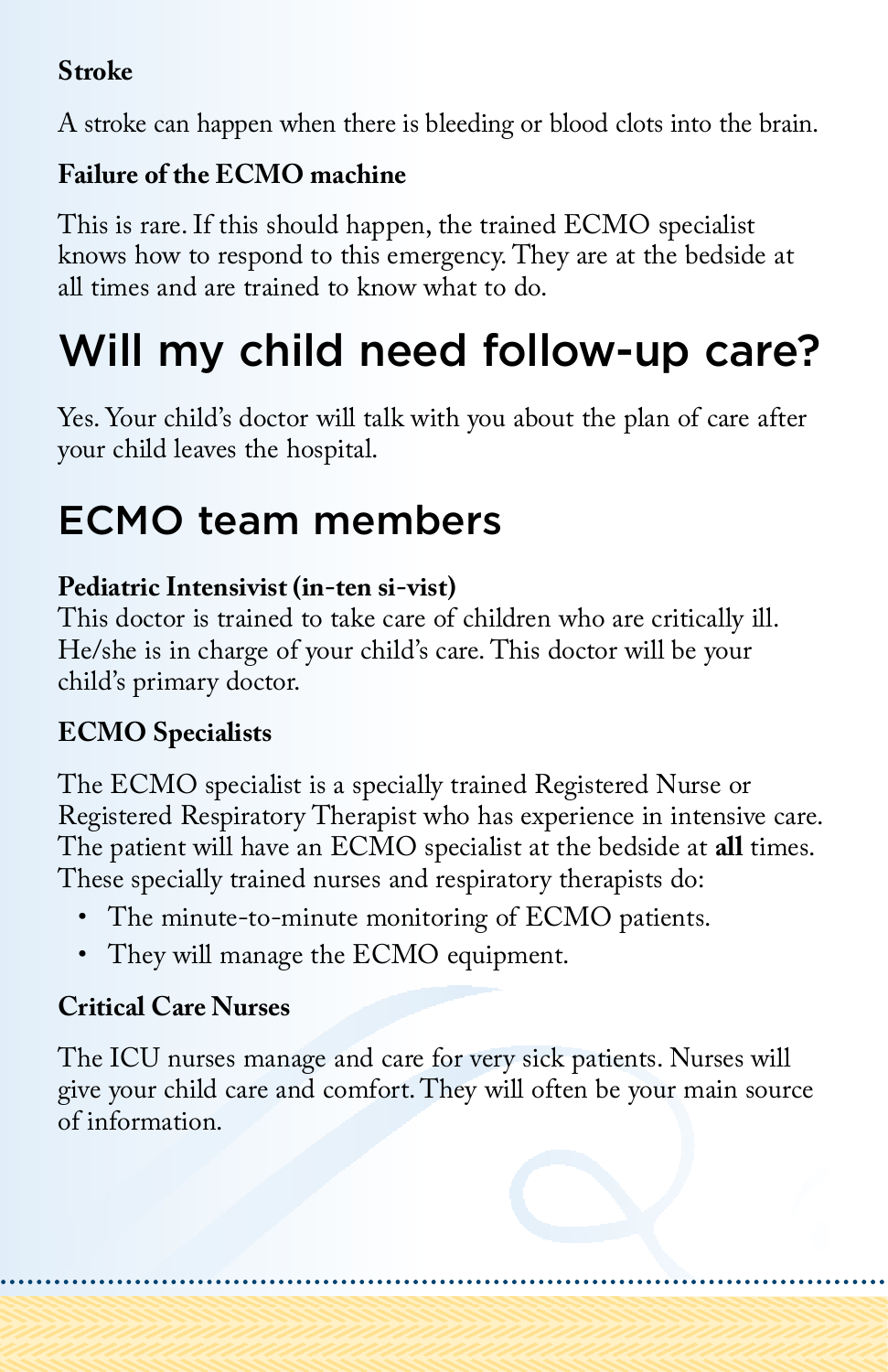#### **Respiratory Therapists**

They are specialists to help your child breathe.

- Ventilator management
- Make recommendations to other team members
- Help with procedures.

#### **Surgeon**

A doctor who is trained to place and remove the ECMO cannula. This doctor and team will see your child every day.

#### **Cardiologist (kar-de-ol o-jist)**

A doctor who specializes in the heart. This doctor will help to make sure the ECMO cannula is in the right place and working well. They will also give Pediatric Intensivist information about how your child's heart is working.

#### **Social Worker or Chaplain**

The social workers and chaplains can help you with:

- Accommodations or lodging
- Your concerns:
	- Financial
	- Insurance
	- Where to park
	- Meals
- Emotional issues such as coping with your child's life threatening illness.

• Spiritual concerns